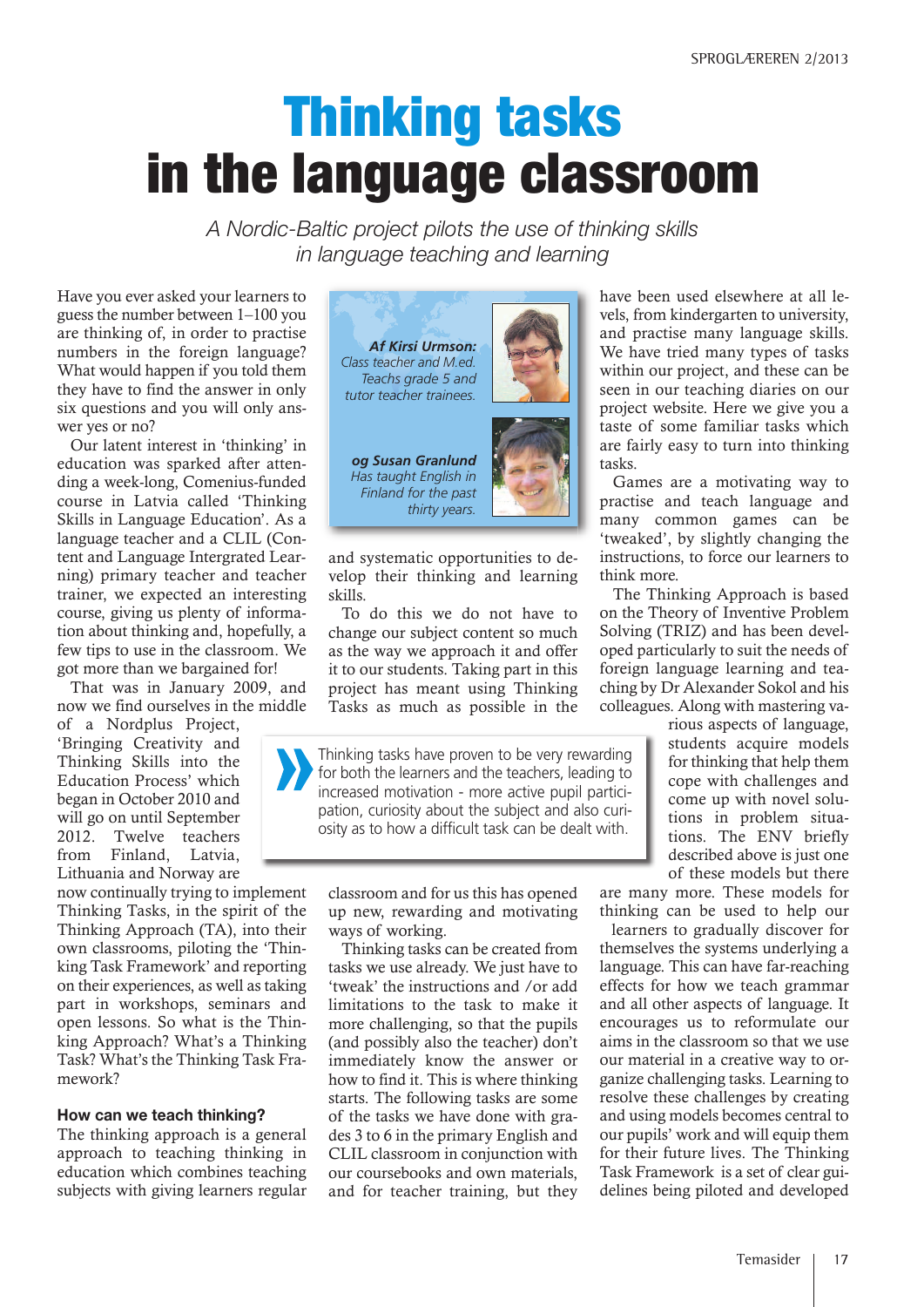within our project which will help teachers to plan thinking tasks successfully in the classroom.

#### **Why should we do it?**

Using thinking tasks in the classroom has meant doing less of the prescribed language coursework, but by keeping a keen eye on our aims, both immediate and long-term, we have more than covered the demands of the curriculum. There is a marked increase in the use of the foreign language in the classroom, and for natural, realistic situations, rather than for doing exercises and translating or checking meaning with rote questions. We can only describe to you here the tip of the iceberg.

## *Thinking tasks - some samples*

#### **Group the following words and name the groups:**

Instead of asking our pupils to group words under various given headings (eg animals, vehicles, adjectives etc), we asked the pupils to sort a bank of words into a certain number of groups. They themselves decided what the groups were and the reasoning behind them. Different answers were acceptable.The challenge was increased by asking them to make different groupings, and /or different numbers of groupings, with their reasoning, from the same bank. Anything can be sorted: words, sentences, characters, novels, pictures, objects, films, songs etc. By being asked to group a list of water plants in a CLIL science lesson pupils were forced to read and refer to their texts many times to gather the necessary information. This method can be used to find information and to practise reading all kinds of texts. If pupils have difficulty coming up with ideas this reassures the teacher that there is enough room for thinking in the task and a thinking model can then help them (see the next task for details).

This kind of task practises categorizing and the noticing of similarities and differences, and can be used to introduce new vocabulary, grammar or ideas, or to revise. Perhaps to introduce the imperfect you could ask learners to sort sentences which



We still do many things as before in the classroom, and this approach is not a quick-fix. Especially at the beginning, it demands a turn-around in the thinking of the teacher and a willingness to take risks. It provides a system where the various demands of the curriculum, including reflection, thinking skills, learning strategies, projects, portfolios and much

include different past tenses, even before they know them, and they will have to examine the sentences carefully to notice how the verbs are formed and used. They might first look at the content of the sentences and sort them on that basis, which will also be acceptable, but they could then be asked to sort again on a different basis.

#### **Yes/no games:**

Someone thinks of an object, the others have to guess what it is, and questions can only be answered by saying yes or no. To make this a thinking game we can, for example, limit the number of questions allowed, so that the learners can no longer simply guess the answer and will have to eliminate as many objects as possible with each question. Additional possible answers are, 'Yes and No' and/or 'It's not important', as these are also informative.

#### **Find a number between 1–100 in six questions**

This generally stumped our pupils and after silence one or two gingerly came up with suggestions, ' Is it between 10 and 20?', 'Is it less than 50?', 'Is it more than…?', 'Is it an odd number?' By writing each question on the board, we were able to reflect afterwards on which were the best questions, which the worst, and why

more become an integral and natural part of the teaching and learning of languages.

Thinking tasks have proven to be very rewarding for both the learners and the teachers, leading to increased motivation - more active pupil participation, curiosity about the subject and also curiosity as to how a difficult task can be dealt with. We realise that we have underestimated the capabilities of our learners and that, despite initial complaints, they derive great satisfaction through exceeding themselves in tasks which seemed too difficult. Weaker students, too, are satisfied at achieving more. They even comment, 'I liked this task because it was difficult.'

they did or didn't achieve their aim. This reflection every time is important – sometimes it has to be gone through thoroughly, a question at a time; other times it's brief. Pupils quickly learned how to ask these strong, relevant questions in the foreign language, and also how to do this task well, and became annoyed at classmates who resorted to guessing. When the challenge became too easy, limitations had to be added – fewer questions, time limits, team competitions – pupils were often keen to think up limitations themselves.

#### **Find the object in the classroom I am thinking of in 10 questions:**

When the pupils had got to, or were clearly going beyond 10 questions, they realised they needed help with the task as guessing just wasn't enough, 'We can't do this!', 'It's too difficult/not possible!' At this point the so-called ENV model of things in the classroom was built up.

#### **The ENV model**

The ENV model, as shown on next page, is one of the tools for thinking within the Thinking Approach. It is based on the notion that to understand and solve problems inventively we need to be able to break down the problem. Just as a mechanic is able to take apart a car in order to find out how it works and what may be